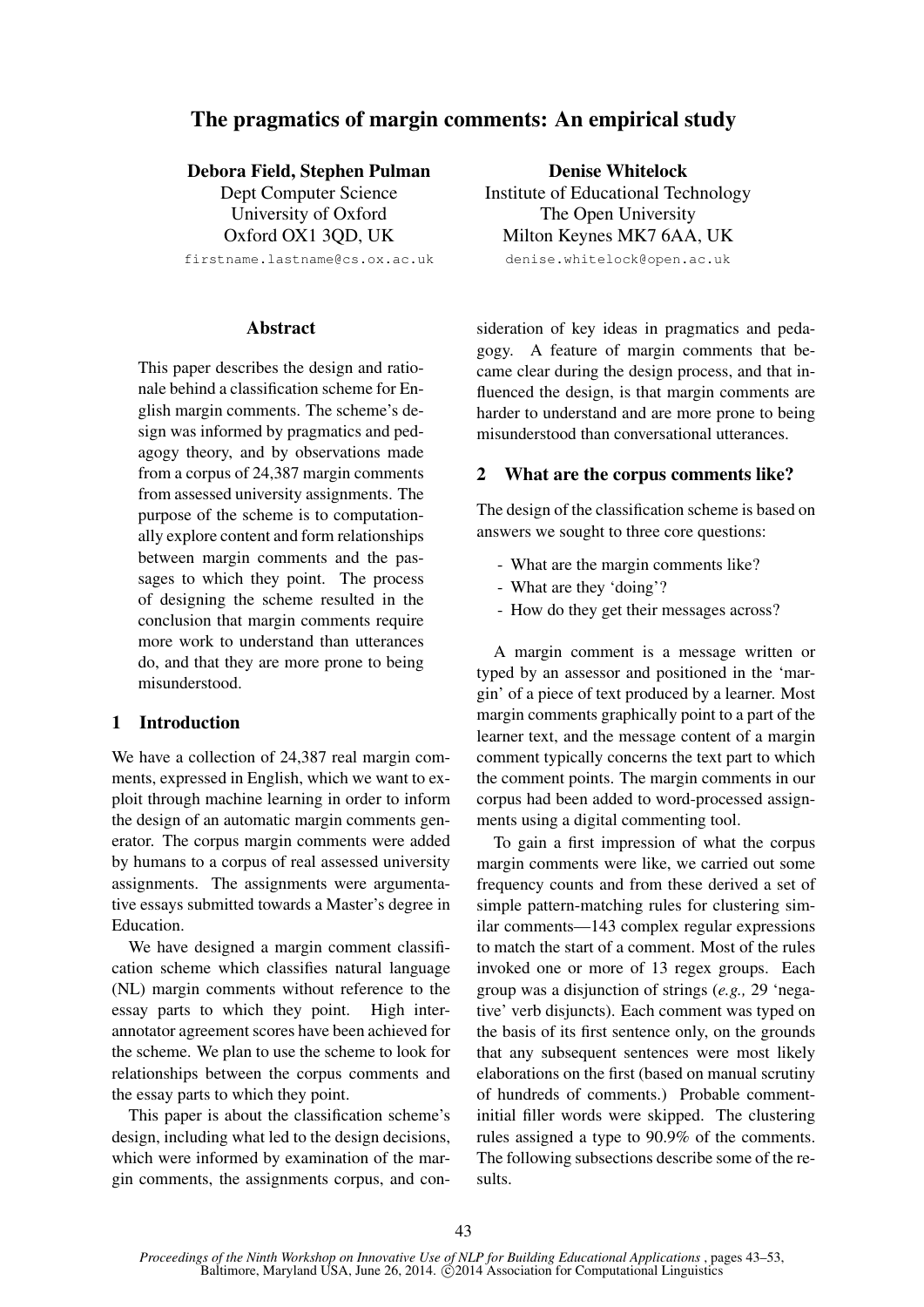# 2.1 Positive-sounding

Expressions that are positive-sounding in general (*e.g.,* 'good', freq. 5,177) and positive with respect to essay writing (*e.g.,* 'interesting', freq. 954) were very common.<sup>1</sup> There were  $9,272$  occurrences of a positive-sounding adjective. In contrast, there were 551 occurrences of a negativesounding adjective, the top 3 being 'difficult' (freq. 133), 'missing' (123), 'informal' (90). A large proportion of positive-sounding comments were descriptions. For example, 3,151 comments (12.9%) began with 'good'.

# 2.2 Missing, unnecessary, or inappropriate

3,351 comments expressed the idea that something was missing from the essay that marker M thought should have been present (1a). 574 comments expressed the idea that something was present in the essay that M thought should not have been (1b). 2,069 comments expressed the idea that something that was present in the essay that M thought should have been different in some way  $(1c)^2$ .

- (1) a. Could you have developed this?
	- b. I would not leave a space.
	- c. Another long quote

# 2.3 Confusion and apparent uncertainty

1,119 comments expressed confusion or apparent uncertainty. Many confusion expressions concerned M's understanding. There were 1,232 expressions concerned with comprehensibility. Many uncertainty expressions concerned M's agreement or understanding. There were 1,193 expressions concerned with agreement.

# 2.4 Questions

4,307 comments (17.6%) ended in a question mark and 1,109 comments began with a WH question word. 1,119 comments were polar questions.

## 2.5 Parts of instructions

6,169 expressions looked like parts of instructions or polite suggestions, the top 3 being 'you might' (freq. 882), 'you need' (693) and 'explain' (332).

## 2.6 Adversative conjunctions

There were 2,237 occurrences of 'but', 283 of 'although', 127 of 'however', typically used in the corpus to present contrasting or opposing opinion.

# 2.7 Non-sentential

The distribution of comment lengths is heavily skewed towards short comments (Figure  $1$ ).<sup>3</sup> Just under 9.5 % of comments have 11 characters or fewer. The top 3 most frequent comment lengths were 10 characters (freq. 430), 4 characters (freq. 358) and 1 character (freq. 316).

Scrutiny of many short comments revealed that non-sentential comments are the main reason for the brevity. These include elliptical comments (2a), fragments (2b), and other non-sentential expressions such as exclamations (2c) and short directives (Klein, 1985; Merchant, 2004) (2d).

- (2) a. Why not?
	- b. Good point
	- c. What a good idea.
	- d. Reference

Very short corpus comments that are complete sentences are rare (set 3).

- (3) a. Avoid jargon
	- b. This is unclear.

# 2.8 Politeness

There are 3,996 occurrences of terms typically used to soften the impact of a criticism or make an instruction sound like a suggestion (hereon 'softeners'), including 'perhaps' (freq. 863), 'rather' (422), and 'a little' (381). There are also 7,287 occurrences of conditional auxiliary verbs (including many non-modal uses of 'would'), which are typically used to make polite suggestions.

## 2.9 Informality

There are 3,818 contractions, including "don't" (freq. 568), "I'm" (370), "you're" (138). Filler words were also common. 444 comments began with 'ok' (a range of spellings), and 1109 comments began with 'yes' (some of these express agreement, but most are fillers).

## 2.10 Skills

We noticed 4 large groups of terms relating to particular skills. Table 1 shows each group, the number of occurrences of terms from that group, an example term from that group, and the number of occurrences of the example. Category 'presentation' includes matters relating to the presentation of English, such as spelling, grammar, formatting, and style.

 $<sup>1</sup>$ All quoted example terms are case-insensitive.</sup>

<sup>&</sup>lt;sup>2</sup>All examples in the paper are real, whole comments from the corpus, apart from examples that are prefixed with a  $\cdot$ which are interpretations. Punctuation, spelling, capitalisation, *etc.*in the examples are faithfully reproduced.

 $3$ The inset in Figure 1 is the main figure presented on loglog scale axes.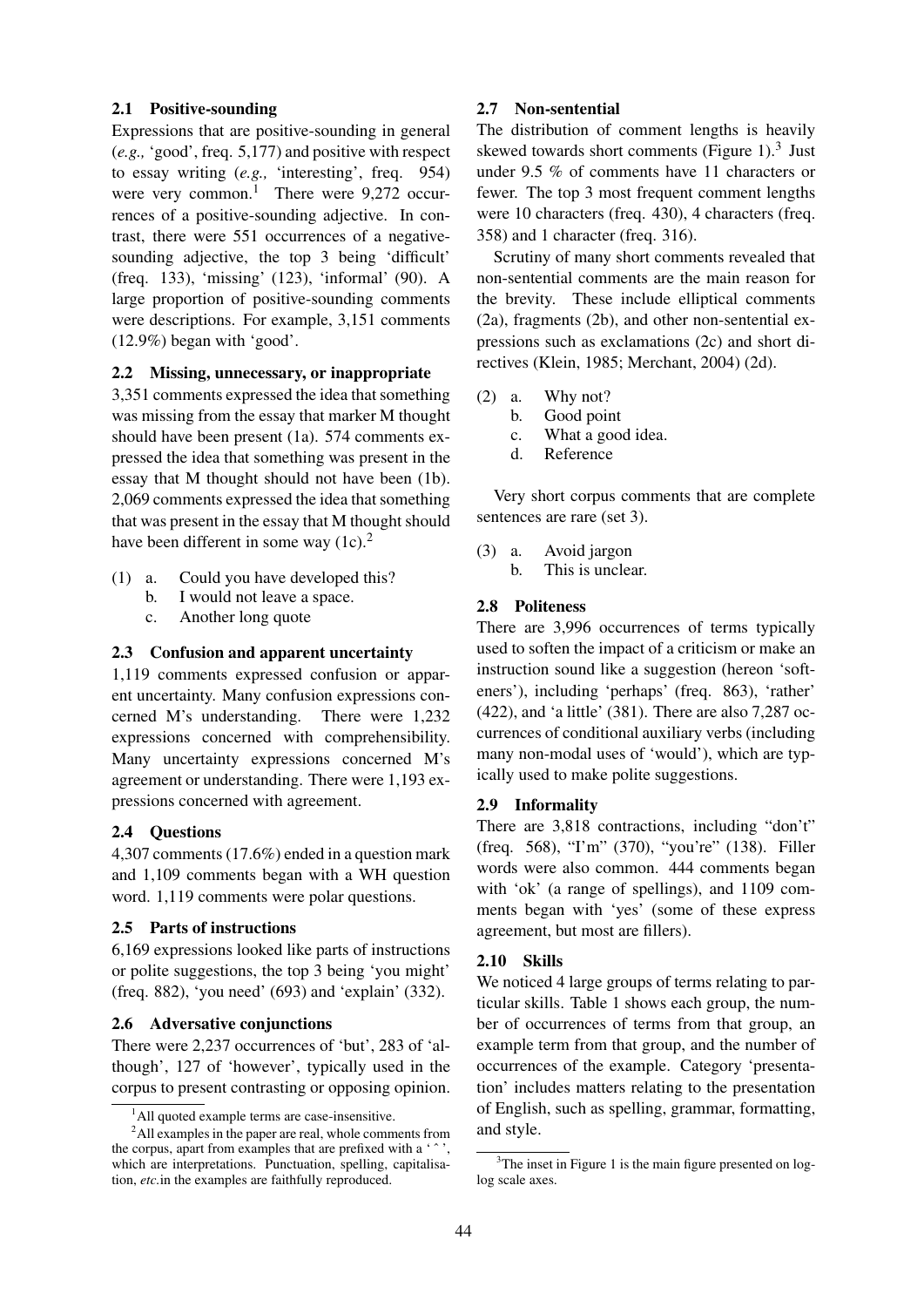

Figure 1: Distribution of comment lengths

| <b>Grouping</b> | Freq. | <b>Example</b> | Freq. |
|-----------------|-------|----------------|-------|
| Argument        | 14705 | 'argument'     | 817   |
| Referencing     | 6657  | 'reference'    | 1322  |
| Essay structure | 5243  | 'section'      | 614   |
| Presentation    | 2613  | 'sentence'     | 42.8  |

Table 1: Skills-related terms in comments corpus

#### 2.11 Are margin comments conversation?

The corpus investigations revealed frequent use of phenomena common in speech: non-sentential expressions, contractions, politeness devices, softeners, and fillers. This led us to consider whether a dialogue act taxonomy such as DIT (Bunt, 1990) or DAMSL (Core and Allen, 1997) might be suitable for typing margin comments.

Many pedagogy papers have argued or assumed that margin comments are or are like a conversation. Straub (1996) reviewed a number of contemporary papers, including (Ziv, 1984; Danis, 1987; Lindemann, 1987; Anson, 1989) to explore the question: "what does it mean to treat teacher commentary as a dialogue?" (Straub, 1996, p. 375). Straub concluded that margin comments are not conversational utterances, either real or imaginary, and that what pedagogy scholars were referring to was the informal style of comments. Informal language was becoming popular as a result of the movement away from 'teaching product' to 'teaching process', which encouraged the expression of empathy with the learner, because it was thought this would make teacher comments more likely to be read and acted upon (Hairston, 1982).

From linguistics, Schegloff (1999), tackles the

problem of whether there is such a thing as 'ordinary conversation'. He first defines 'talk-ininteraction' (p. 406), which includes speech spoken with the intention of communicating messages to some audience. Next Schegloff talks about 'speech exchange systems' (citing (Sacks et al., 1974)), which are "organizational formats for talk-in-interaction" (Schegloff, 1999, p. 407), including the lecture format, classroom discourse, courts-in-session, meetings, debates, *etc.* Margin comments arguably qualify as a speech exchange system, even though they are written, not spoken. But Schegloff's definition of 'ordinary conversation' arguably excludes margin comments on the grounds that they *don't* involve "generic aspects of talking-in-interaction such as turn-taking, sequence organization, repair organization, overall structural organization" (p. 413), and on the grounds that they *are* "subject to functionally specific or context-specific restrictions" (p. 407).

Having considered relevant literature, we concluded that margin comments are not conversation, principally on the grounds that there is no turn taking—only the marker M gets the opportunity to 'speak' and only the comment's addressee A gets the opportunity to 'hear'. Whilst there is common ground (Stalnaker, 1972; Thomason, 1990) and accommodation (Clark and Haviland, 1974; Lewis, 1979; Kamp, 1981) there is no turn taking and therefore no grounding (Clark and Schaefer, 1989). M presents utterances, and the constraints of the context demand that A must accept the evidence. Consequently, if A misunderstands M's intended message, there is no mechanism to enable M or A to discover that A has mis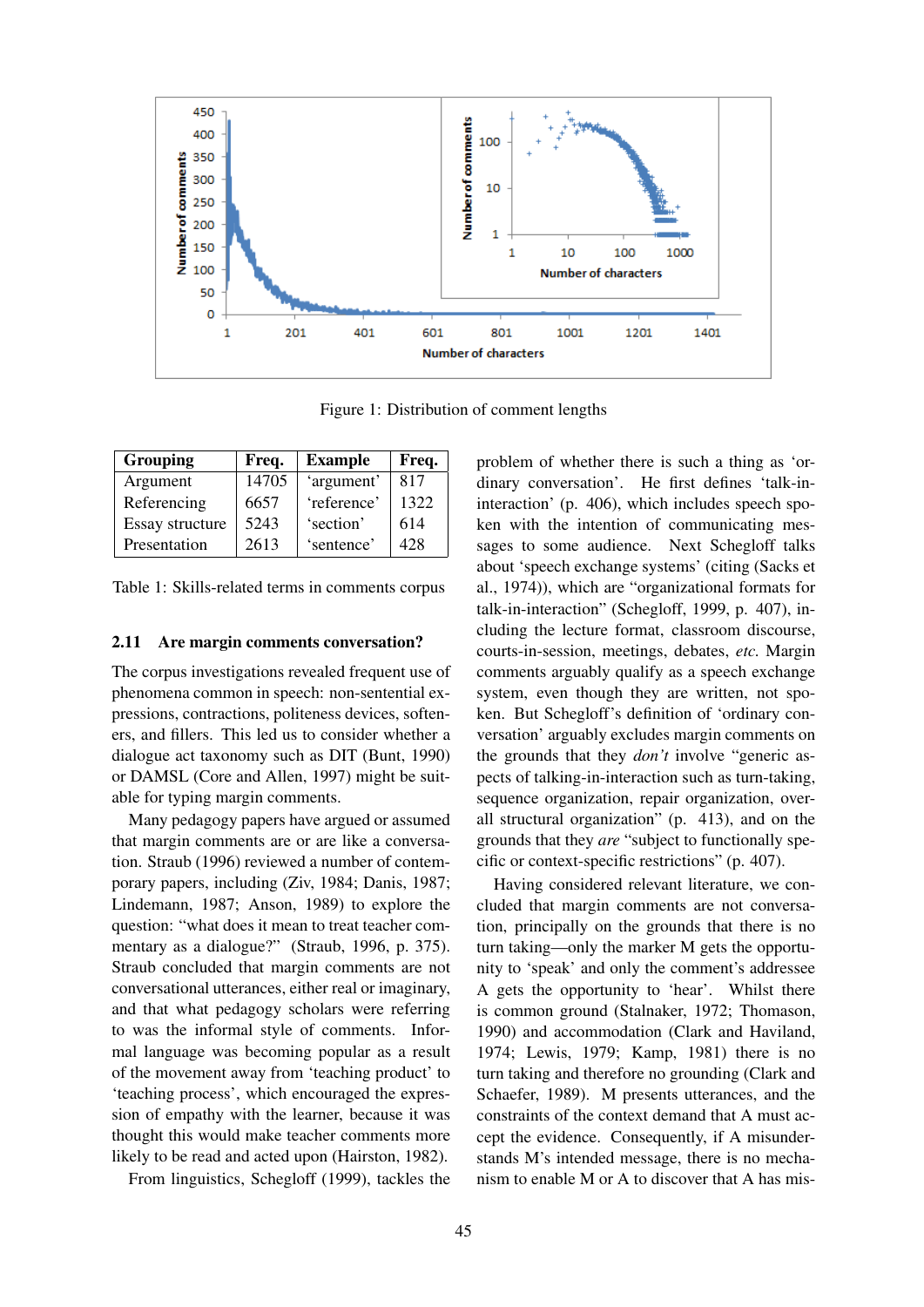understood the message; and if A is confused by M's comment, there is no opportunity for A to ask M for clarification.

We concluded that dialogue acts were an inappropriate classification scheme for margin comments, because the conditions for human-tohuman dialogue do not apply.

## 3 What are margin comments 'doing'?

If dialogue acts are inappropriate, what kinds of things *are* NL margin comments 'doing'? Consider WH questions (4).

### (4) Why bold?

When M asks a WH question in a margin comment, M is not desiring or expecting A to supply the requested information to M. The Addressee A of a NL margin comment will never take a turn in response to that comment. This is something of which A and marker M are both mutually aware before the comments are written by M, and it has important repercussions with respect to M's intentions. Consider also imperatives (5).

#### (5) Explain what they do.

5 looks like an instruction, but cannot be. The corpus comments were added to the final, submitted versions of assessed assignments. There was no desire or expectation on M's part that A would revise the essay in response to M's comments.

M must have been desiring *something* by these comments (otherwise there would be no comments), but that something is not what one might expect given their linguistic surface forms. This suggests that margin comments are like indirect speech acts (Searle, 1969; Searle and Vanderveken, 1985)—acts which have an *apparent* function that is distinct from what the comment is *really* 'doing' (Austin, 1962). We would argue that, for the evaluative comments in the corpus (which are the vast majority), the thing the comments are doing is this: to communicate M's opinion to A about the essay part to which the comment pointed.

This conclusion is not surprising. NL margin comments are doing what all margin comments are doing, it seems, including non-NL coded comment schemes. Why this conclusion *seems* surprising is that margin comments do not look like expressions of opinion about weaknesses and strengths. Instead they look like excerpts from friendly, informal conversations. The informality is, however, masking the principal messages of the comments, which are evaluative ones.

## 4 How do NL margin comments express whether the essay met the standard?

Having decided what NL margin comments are doing, we reasoned that M's opinion expressed by a comment must have two aspects, on the grounds that they do not just point to essay parts, they contain messages. The two aspects are: (1) *Whether* or not essay part P to which a comment points attained the required standard; (2) *How* P attained (or did not attain) the required standard. The required standard is a standard defined by some set of principles or instructions of which M and A are typically mutually aware.

We observed that the semantics of very few corpus comments communicated a message approaching 'This essay part has failed to achieved the agreed standard'. Set 6 shows two of them.

- (6) a. Something's wrong or missing here. . .
	- b. Two line sentences is not enough to get the maximum 30% marks for this section

For the vast majority of comments, *whether* essay part P attained the required standard was communicated implicitly by the use of certain types of words and syntactic structures. To convey attainment or surpassing of the standard, positive-sounding adjectives were used extensively (section 2), also positive-sounding adverbs, and terms of liking, agreement, and understanding. A much wider variety of techniques was used to convey *failure* to attain the standard, including negative-sounding verbs (*e.g.*, 'contradict'), negative-sounding adjectives (*e.g.,* 'inappropriate'), lone noun phrases (*e.g.,* 'brackets'), questions, instructions, polite suggestions, notifications of marker edits, referrals to authoritative sources, and assertions of uncertainty, confusion, doubt, disagreement, and non-understanding.

Addressee A's understanding of whether essay part P had attained the required standard would therefore have depended on A's being able to correctly interpret the semantics of the comment. For non-native speakers of English, this may have presented a problem.<sup>4</sup> Since many corpus comments

<sup>&</sup>lt;sup>4</sup>The corpus assignments were towards a distancelearning degree course, and many of the students are likely to have been non-native speakers of English.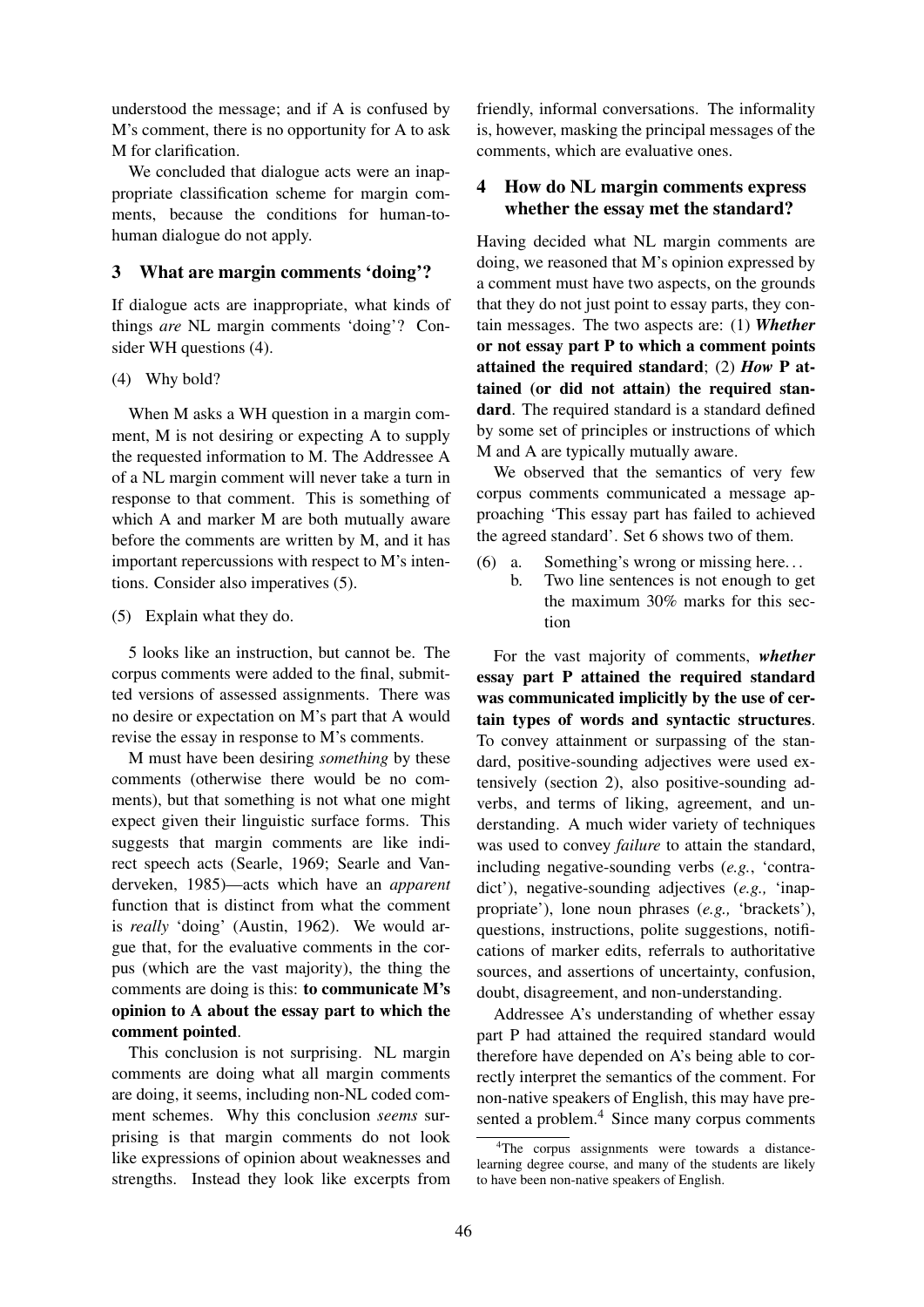constitute a lone modified noun phrase, and since the meanings of everyday adjectives change depending on what they are modifying, it may have been difficult for A to tell whether a comment was a criticism or a commendation (set 7).

- (7) a. A very long sentence.
	- b. Very strong supporting quote.
	- c. A strong argument
	- d. A big assumption

Note that the way we decide whether these are criticisms or commendations is by considering the type of entity the adjective is modifying. We know quotes should be strong, so 7b must be a commendation. We know assumptions should not be big, so 7d must be a criticism. This means that, in addition to having a sensitivity to compositional semantics, the addressees of these comments would have needed to possess expert knowledge about what sentences, quotes, arguments, and assumptions should be like in order to be able to infer whether the essay part had met the standard.

Difficulties in understanding whether an essay part has met the standard are also caused by the use of non-sentential expressions (set 8).

- (8) a. Reference
	- b. Colloquialism
	- c. No issues
	- d. No comma
	- e. No apostrophe

Which of the following interpretations (if any) applies to each of the set 8 comments?

- (9) a.  $\hat{ }$  The named thing is missing
	- b. ˆ The spelling of the named thing is incorrect
	- c. ˆ The named thing is erroneously included
	- d. ˆ The named thing needs correcting
	- e. ˆ This part attains the required standard

In order to understand these comments, A has to inspect the passage to which the comment points to see whether it contains the object named by the comment. If it does, there may still be the possibility that it should be present, but that there is something wrong with it.

# 5 Scheme design: *Skill* targeted

We have considered what the corpus margin comments are doing, and the ways in which they express whether an essay part met the required standard. The way in which a comment conveys *h*ow the standard was or was not met is embodied by the comments classification scheme's design. The scheme has three layers, and here we consider the first. When M wrote a comment, M had in mind a good-essay-writing principle. Our classification scheme makes explicit the skill area of that essaywriting principle. Consider set 10.

(10) a. Why not? b. Why bold?

To understand what these comments mean, we first need to know what M intended, which we have argued was to communicate to A whether and how the related essay part had reached an agreed standard. On that account, the comments (a) and (b) in 10 mean something like (a) and (b) in 11.

- (11) a. ˆThe argument here would have been improved by including an explanation of why not.
	- b. <sup> $\degree$ </sup>The use of bold font here is questionable.

These are very different messages. One comment is alerting A to some missing argument, and the other is questioning A's use of different fonts. How do we know this, given that both comments have very similar syntactic structure?

Addressee A works out that these comments mean very different things by first identifying the skill area that the comment is targeting, and then considering what that skill area is *like*—in what ways it can be good or bad. To understand 10a, A needs to observe that essay part P contains a statement, and to infer that M is responding to the argument made by the statement. To understand 10b, A needs to observe that P contains some text in bold font, and to infer that M is questioning the use of the bold font. The difficulty here is that conversational-style comments do not make it explicit whether they are targeting content or form.

Concluding that the identification of a comment's target is often critical to understanding it, we defined 11categories for the scheme's 'targeted skill' layer. The corpus investigations (see 2.10) revealed four main skill areas targeted by comments:

- Referencing
	- Situating work in the relevant literature, referencing conventions
- Structuring Essays
	- Layout, scope, components
- Composing Argument – Content, quality, arguing techniques, comprehensibility
- Presenting English
	- Spelling, grammar, formatting, style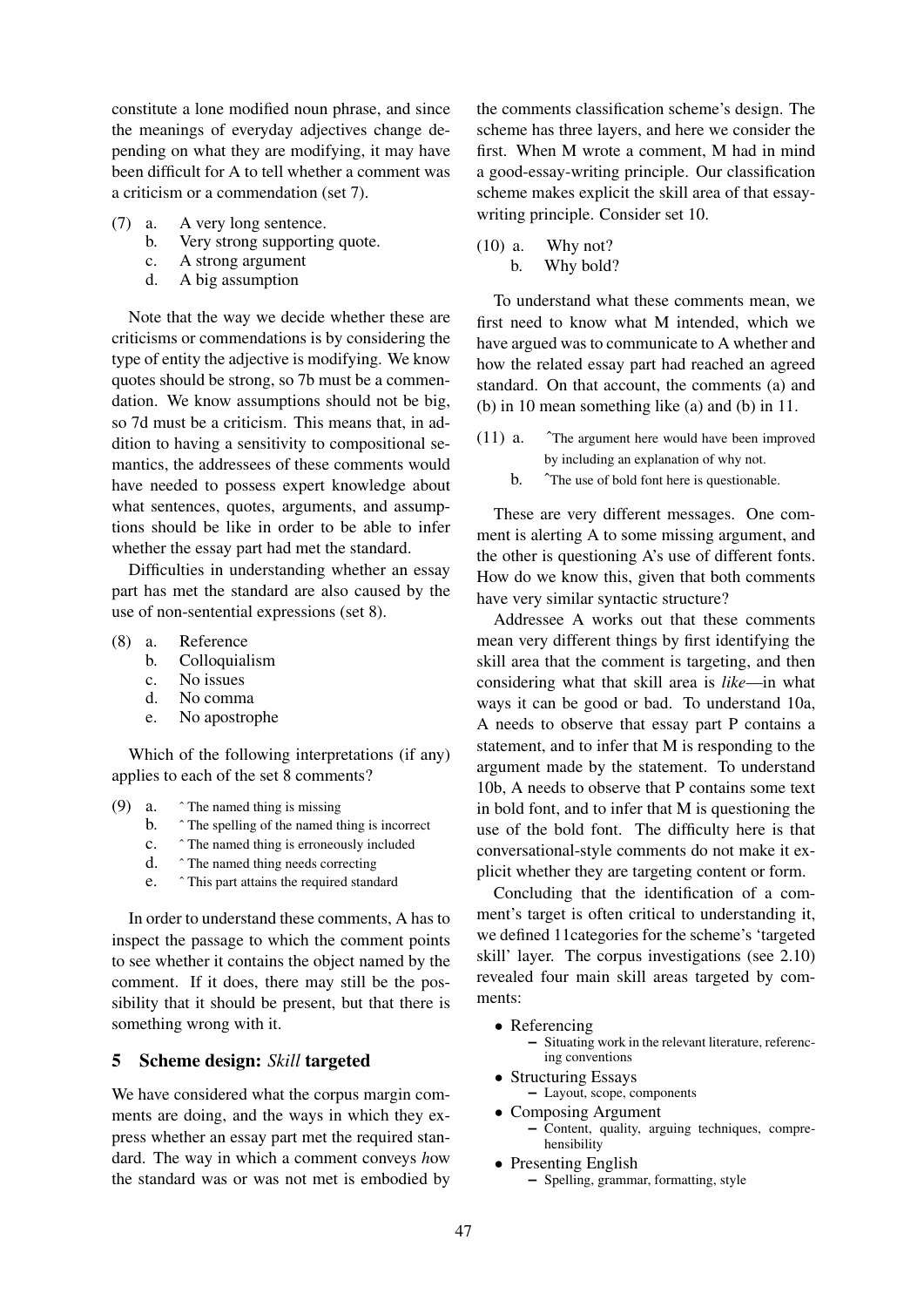We made Referencing and Structure target categories in their own right. Owing to the high frequency of comments expressing confusion and comprehensibility (see 2.3) we made Comprehensibility a target category. Comments targeting the content of an argument, the quality of an argument (not including its comprehensibility), and arguing techniques are covered by target category Argument. We divide the skill area of presenting English into five subcategories: Formatting, Grammar, Punctuation, Spelling, Style.

An additional target category is Context-Dependent. This is assigned if an evaluative comment has very little information in it about what its targeted skill might be (set 12).

 $(12)$  a. Good [212 occurrances] b. Avoid c. Unfinished

The 11th target category, Author, is assigned to all comments which appear non-evaluative. These include, for example, casual observations, personal reminiscences, and expressions of gratitude.

### 6 Scheme design: marker's *Attitude*

Having concluded that each corpus comment was communicating M's opinion about an essay part, for the next layer in the scheme, we focused on opinion types. The investigation results revealed three common types (see section 2.2), which we named Miss, Reject, and Condemn. The attitudes do not involve the emotional connotations normally associated with these names in everyday communication. (Hereon we will refer to these as categories of attitude, rather than opinion.)

Having observed the large proportion of polar questions and expressions of uncertainty or doubt in the corpus (see 2.3 and 2.4), we decided to treat Miss, Reject, and Condemn as attitudes held by M with certainty, and to add another attitude Doubt to cover comments in which M called into question things that A had done, or in which M expressed some uncertainty or doubt.

- Doubt: "Why bold?" – M considers that something in the essay is of
	- questionable value.

Since expressions of uncertainty are often used as softeners rather than to express actual uncertainty, it seemed inappropriate to treat apparent uncertainty as a qualifier (Bunt, 2011) of attitudes. If we treat it as a qualifier, it suggests that M was not sure about M's own opinion, rather than that the target of M's comment was questionable. Doubt is the attitude most applicable to the majority of polar questions in the corpus.

A further attitude, which is a sub-type of Condemn, is defined as Dispute (see section 2.6):

• **Dispute:** "Not necessarily." – M holds views that are in opposition to some proposition in the essay.

A further attitude Commend covers all comments that announce a 'strength' (see section 2.1):

#### • **Commend:** "Good"

– M considers that something in the essay has attained or exceeded the required standard, or is pleasing or interesting to M.

Two further attitudes (Refer and Exclaim) are defined, which have a special characteristic.

- Refer: "Ditto." – M believes that A would benefit from reading a particular source.
- Exclaim: "Ah!"
	- M is surprised or shocked by something in the essay that M does not specify.

It is not possible to tell whether Refer comments are evaluative or not without reading the source to which M has referred the addressee. Similarly, it is impossible to tell whether Exclaim comments are evaluative or not, either from the comment or the essay part to which the comment points.

Two final attitudes—Engage and Thank—are reserved for non-evaluative comments, *i.e.,* comments whose target is Author.

- Engage: "I know how you feel."
	- M finds something about the essay or about A engaging. It appears that M has become engaged in a way that is more complex than liking or finding interesting.
- Thank: "Thanks"
	- M is grateful to A.

These attitudes are what we term 'solidarity' attitudes, in that we assume that they were made in order to engender positive feelings in A. Engage comments have a very wide variety of forms and topics, which we will not be attempting to analyse in the initial rounds of the machine learning trials. Thank comments are all expressions of gratitude.

### 7 Scheme design: *Linguistic Act*

The third layer of the categorisation scheme identifies what we are calling the 'linguistic act' of the comment. The acts are distinguished principally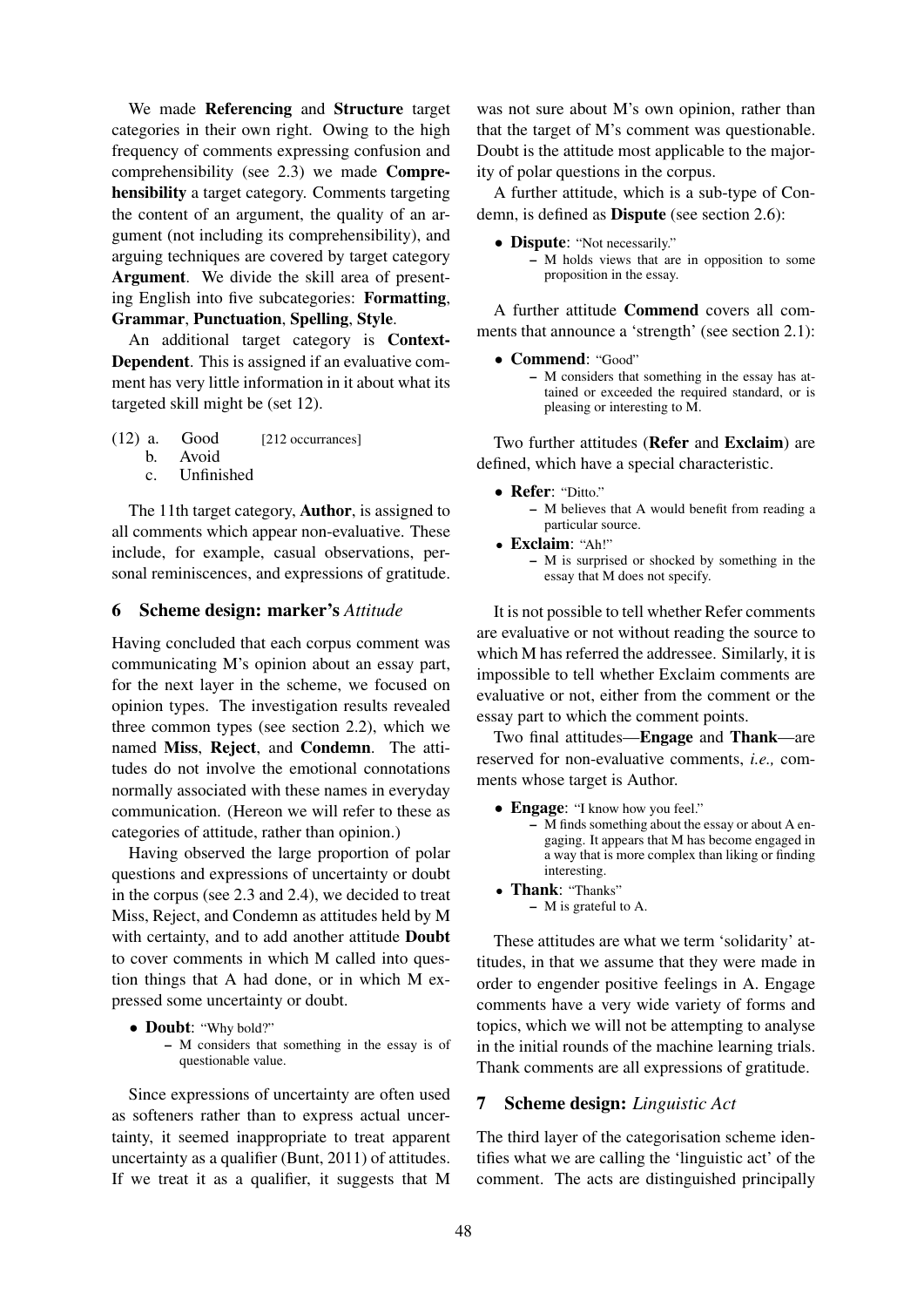by surface form and do not concern the evaluative (or non-evaluative) message that the comment is attempting to communicate.

We began with the three basic English sentence types: declarative, interrogative, imperative. We divided 'interrogative' into acts WH Question and Polar Question, as they have clearly distinguishable surface forms.

We also divided declarative comments into two acts: Assertion and Description. All margin comments, including interrogatives and imperatives, are by definition assertions of M's opinions, we have argued. The scheme's act Assertion is reserved for assertions of propositions in response to argument (13a, 13b) and explicit expressions concerning understanding (13c), agreement (13d), verification or certainty. Many assertions are subjective-sounding.

- (13) a. That is impossible!
	- b. This is true of many other organisations
	- c. I don't understand
	- d. Not sure I agree!

Act Description is assigned to a comment which is a description of a (non-propositional) object in or quality of an essay part P or of an action that has been carried out by author A and that is evidenced by part P (set 14).

- (14) a. Too many references.
	- b. Factors clearly articulated.
	- c. This is a very strong assertion

Splitting declaratives into acts Description and Assertion is a small step away from categorising linguistic acts according to syntax only. The move separates declarative comments which respond directly to propositional content from all other declarative comments.

We interpreted 'imperative' as linguistic act category Instruction. We treat the category loosely, allowing it to include comments that do not use the imperative form but that look like guidance on what should have been done (set 15).

- (15) a. You should add a citation here.
	- b. I would not leave a space.
	- c. Ditto

All Instruction comments talk in a variety of ways about things that were not done but that should have been, whereas all Description comments (set 14) talk about what was actually done. This distinction is not too dissimilar to the distinction between imperatives and declaratives. That Instruction comments do not always have the imperative form is a repercussion of the informal conversational style of the comments.

A sixth 'dummy' linguistic act category is assigned to all comments with attitude Engage, because we will not be attempting to analyse those.

The linguistic act layer, then, categorises the comment's form, while the target and attitude layers categorise its meaning. The linguistic act accounts for what the comment is *apparently* doing (see section 3). The attitude and target account for what the comment is *really* doing. A stark difference between utterances and margin comments is that, to understand an utterance, hearer H does not have to work out what speaker S was really doing (Ramsay and Field, 2008); whereas to understand a margin comment, addressee A does have to work out what marker M was really doing.

### 8 Evaluation

We have demonstrated that the classification scheme can be deployed with high agreement levels between independent annotators. Agreement by two annotators was calculated for 313 sample comments that were annotated by each annotator independently. Annotator A designed the scheme over several months. Annotator B spent about 50 minutes learning the scheme (from no prior exposure to it). Annotator B took a mean average of 1.1 minutes to fully annotate each comment in the sample. Annotator A took a mean average of .49 minutes to fully annotate each comment.

The corpus comprised 1,408 essays submitted for 13 different assessed university Master's modules, the official word limits of which ranged from 500 to 4,000. The essays had been marked by 20 different markers. The number of essays marked by each marker varied. The mean average number of comments per essay per marker ranged from 4.83 to 47.00. To avoid potential bias towards the more prolific markers' styles, the same number of essays were randomly sampled for each marker (where possible), and approximately the same number of comments were randomly sampled from each of those essays.

Some tutors appear to prefer very short comments, some long. For some (but not all) of the tutors who marked essays of different lengths, there was a correlation between essay length and the number of margin comments. No analysis of linguistic style similarities across comments within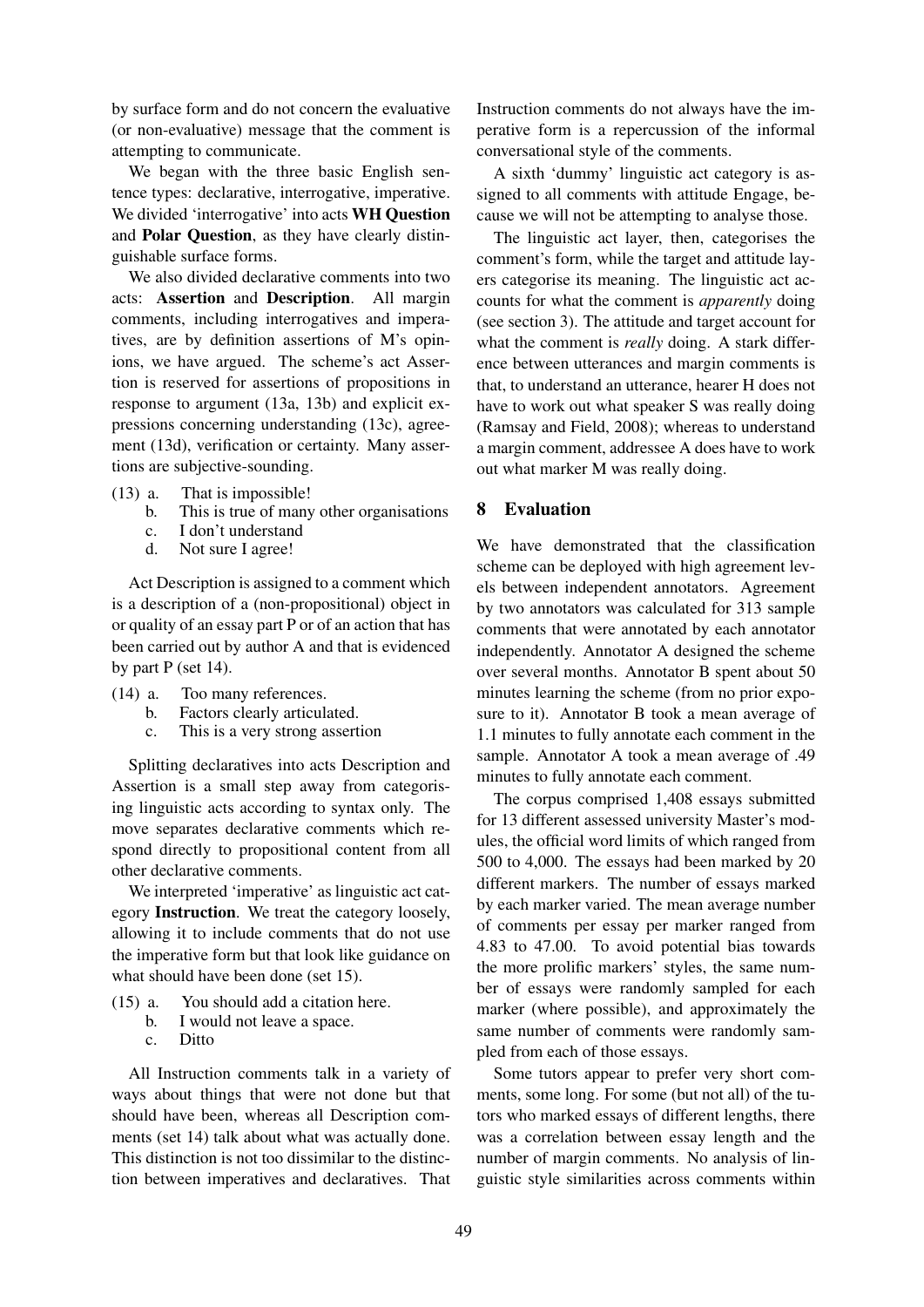individual essays was carried out for this paper.

Inter-annotator agreement was calculated using Cohen's Kappa for each of the three layers of the scheme independently. 95% confidence intervals (CI) for test statistics were generated through 10,000 statistical bootstrappings of the annotated comments. The agreement coefficient for the attitude layer was 0.874 (95% CI, 0.831–0.914), for the target layer was 0.791 (0.734–0.844), and for the linguistic act layer was 0.822 (0.770–0.869). The percentage agreement across all three layers was  $72.1\%$  (67.0%–77.0%) (the percentage of comments for which both annotators were in agreement on all three layers). There were no occurrences of comments which both annotators deemed unclassifiable. One of the comments was deemed unclassifiable by one annotator.

The scheme has five attitude+target cross-layer dependencies (Engage+Author, Thank+Author, Refer+Context-Dependent, Exclaim+Context-Dependent, Dispute+Argument), and five target+act cross-layer dependencies (each of the same five pairs plus a linguistic act). We acknowledge that these might argue for a more complex agreement calculation. It is expected that some linguistic act categories are unlikely to combine with some attitude categories, though this requires empirical verification. A conservative estimate of the number of possible combinations of attitude, target, and act that we believe might be found in the corpus is 155 combinations. Additionally, some categories from a given layer appear to be more frequent than other categories from the same layer. We acknowledge, therefore, that a weighted coefficient method may be more suitable for calculating inter-annotator agreement.

## 9 Comparison with previous work

Now that the categorisation scheme has been described, we will discuss comparisons with previous work. Categorisation schemes have been devised or re-used in order to analyse written feedback, and discover where improvements might be made. The studies were principally interested in whether the marker was writing comments that would 'feed forward'. Measures for deciding whether a comment would feed forward tended to revolve around the power of a comment to motivate its addressee, or whether the comment contained explanatory text that would make it clear how to do things better in future. We have not found any feedback categorisation schemes primarily concerned with how opinion in comments is conveyed through the medium of NL.

Hyland (2001) designed a feedback classification scheme that was used to analyse the quality of feedback for a distance-learning language course. Hyland's scheme focused on targeted skills, affective aspects, and explicit pointers for future writing. Bales (1950) devised 12 categories for the purpose of analysing small group interactions, which were later applied to the analysis of margin comments by Whitelock *et al.* (2004). Bales' scheme focused on affective aspects (including solidarity, tension, antagonism), and pragmatics aspects (suggestions, opinions, disagreements, requests). Brown and Glover's (2006) scheme focused on skills, content, affective aspects, and feeding forward. They used their scheme to argue that the feedback in a particular corpus of comments was of limited value, because most of the comments did not aid learning or understanding (Brown et al., 2004). Nelson and Schunn (2009) wanted to identify conditions under which addressees of peer feedback might actually implement that feedback. Their categories focused on the linguistic features of comments (including summarisation, specificity, explanations) and affective issues. Perpignan (2003) viewed margin comments as part of dialogue and discussed the "intentions and interpretations of the exchange from both the teacher's and the learners' perspective" (p. 259). The work did not attempt to analyse the linguistic features of feedback.

The categorisation scheme with the strongest resemblance to ours was Ferris *et al.* (1997). The scheme viewed margin comments as having two 'phases': teacher's goal, and linguistic form (p. 163). The scheme has a very different interpretation of the intention of the marker from ours. It confuses marker intention with comment target. It implicitly recognises what we call marker attitude, but identifies only one (our Commend). It implicitly recognises the target of a comment but has only two target types ('form' and 'content').

### 10 Discussion

We have presented a classification scheme for margin comments which is based on observations of real data and on linguistics theory. The goal of the classification was to ultimately use machine learning to look for relationships between the mar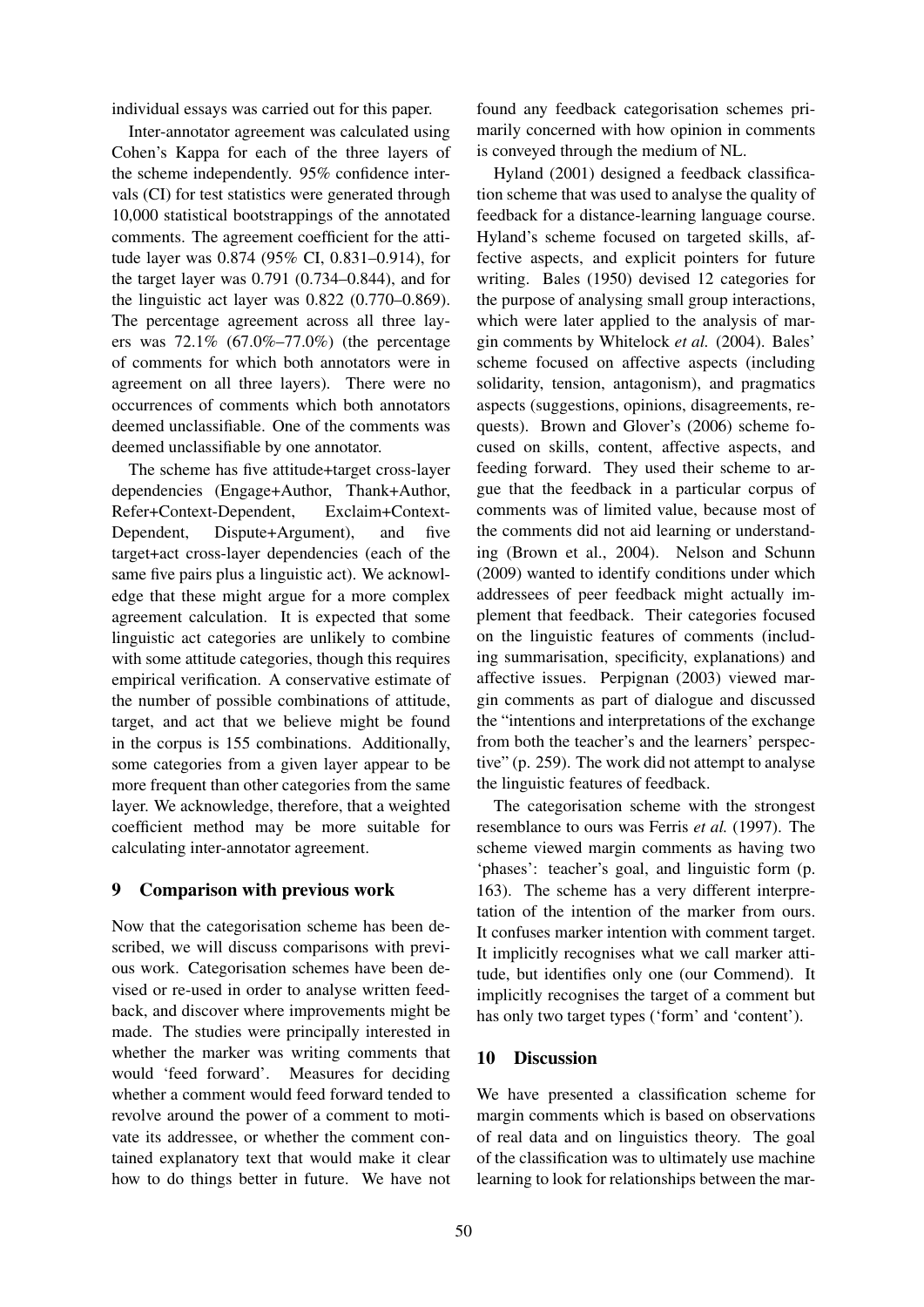gin comments and the essay parts to which they point so that we could design an automatic NL margin comments generator. The scheme therefore focuses on the linguistic aspects of margin comments: their form and meaning. It is designed to classify comments independently of the essay parts to which the comments point. This was to ensure that the comments in isolation could be classified to a useful level of agreement, and, in future work, to make it possible to investigate whether essay properties can be used to predict characteristics of margin comments. The 3-layered scheme enables the intended evaluative meanings of margin comments to be captured despite their conversational style, while also preserving linguistic information about that style (set 16).

- (16) a. Could you have developed this?
	- i. *Attitude:* Miss
	- ii. *Target:* Argument
	- iii. *Act:* Polar Question
	- b. Why bold?
		- i. *Attitude:* Doubt
		- ii. *Target:* Formatting
		- iii. *Act:* WH Question
	- c. No issues
		- i. *Attitude:* Commend
		- ii. *Target:* Context-Dependent
		- iii. *Act:* Assertion

The classification scheme is arguably a suitable scheme for all margin comments expressed in NL, with the proviso that the skills being targeted by the comments would need to be tailored to the document type if it were not an argumentative essay.

Details not discussed earlier include the following. (i) We use a skills precedence list to select a target for comments that are ambiguous over skill area. (ii) Prior to categorisation, each comment is segmented, and one 'principal segment' only is identified for categorisation. This is for 4 reasons. (1) Many comments begin with filler words (*e.g.,* 'yes', 'well', 'ok', 'hmm'); (2) Many begin with preambles (*e.g.,* 'minor point', 'Just one thought'); (3) Many use a commendation as a softener before delivering the main message; (4) Many contain more than one clause or sentence. We usually assume the first non-filler/non-preamble segment is the principal segment, and that any nonfiller segments that follow are elaborations on the first segment. The exception to this is comments in which a commendation is used as a softener, in which case the segment that follows the softener becomes the principal segment.

High inter-annotator agreement scores have been achieved for the classification scheme. We have not yet annotated the whole corpus, but we intend to. We will also calculate inter-annotator agreement for a higher number of sampled comments, since the number of possible combinations of attitude, target, and act is so high (*circa* 155, see section 8). We may make small changes to the annotation scheme before doing any further annotation. In particular, we are considering dividing target Argument into two or three subcategories.

While designing the classification scheme, we have observed that, despite their conversational style—indeed because of it—understanding NL margin comments is harder than understanding conversational utterances. Although the essay part to which a comment points is a public object and therefore in M and A's views of the common ground, the aspect of the essay part that M is targeting usually remains unexpressed and private in M's mental state. A therefore has to do some inferencing to identify that aspect. In other words, A has to do some inferencing to fill in gaps in A's view of the common ground that do not arise in a conversation. This extra work is necessary just to understand the comment. To fully benefit from the comment by inferring the essay-writing principle M had in mind requires even more work.

The planned machine learning investigations will attempt to recognise and categorise appropriate opportunities for feedback comments by looking for associations between the categories assigned to each margin comment according to our scheme, and features of the passage in the essay to which a comment points—simple n-gram features, more complex measures of semantic similarity, and analysis of syntactic structure will be experimented with. The planned automatic feedback comment generator will be informed by the machine learning investigations. The form and style of the comments generated is yet to be decided.

### Acknowledgments

This work was supported by the Engineering and Physical Sciences Research Council (grant numbers EP/J005959/1 and EP/J005231/1).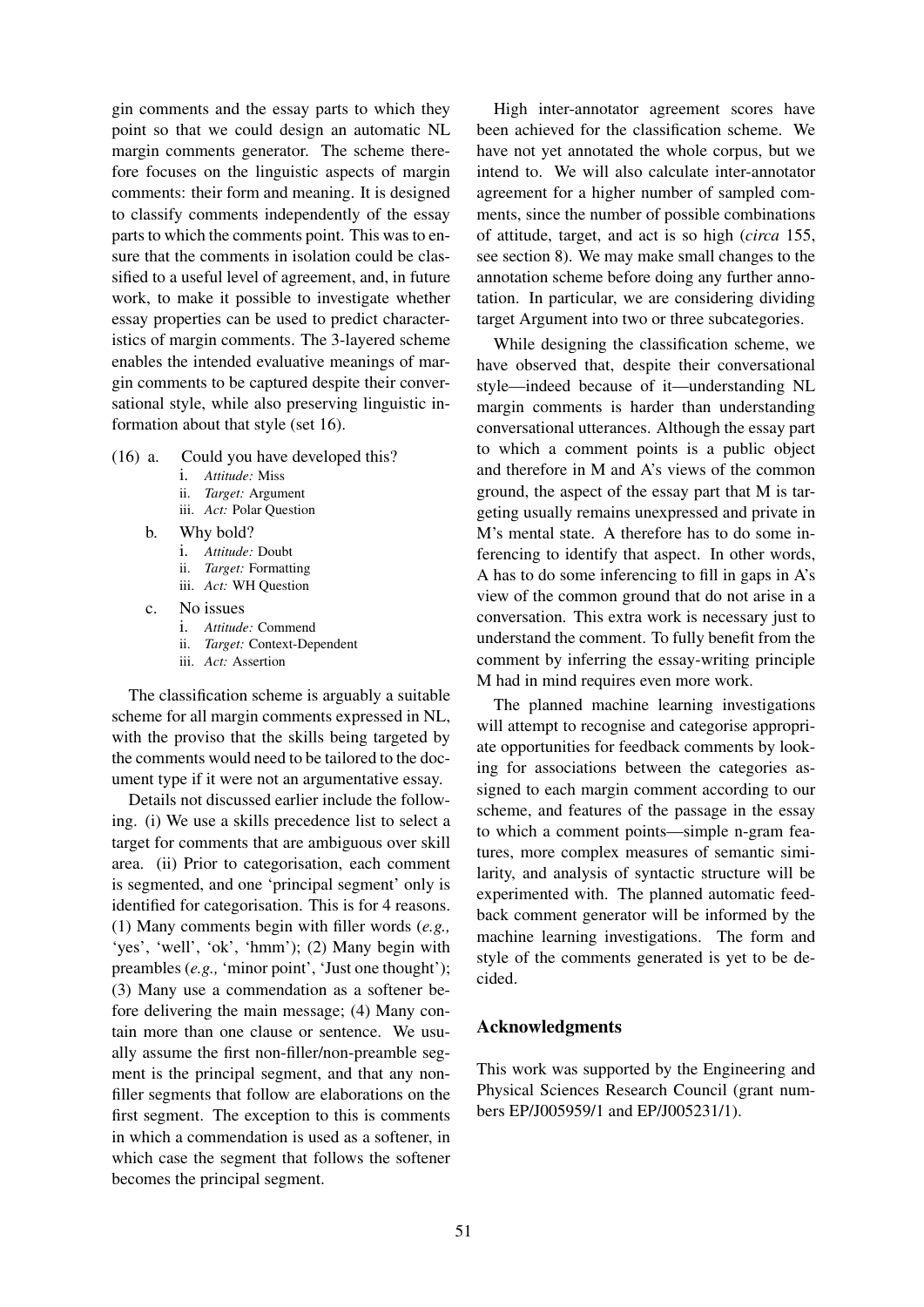#### References

- Chris Anson. 1989. Response styles and ways of knowing. In *Writing and Response: Theory, Practice, Research*, pages 332–366. NCTE, Urbana, IL.
- J.L. Austin. 1962. *How to do things with words*. Oxford University Press, Oxford, 2nd edition.
- R.F. Bales. 1950. A set of categories for the analysis of small group interactions. *American Sociological Review*, 15(2):257–263.
- E. Brown and C. Glover. 2006. Evaluating written feedback. In C. Bryan and K. Clegg, editors, *Innovative assessment in higher education*, pages 81–91. Routledge, Abingdon.
- E. Brown, C. Glover, V. Stevens, and S. Freake. 2004. Evaluating the effectiveness of written feedback as an element of formative assessment in science. In C. Rust, editor, *Proceedings of the 12th Improving Student Learning Symposium*. The Oxford Centre for Staff and Learning Development, Oxford Brookes University, Oxford.
- Harry C. Bunt. 1990. DIT: Dynamic interpretation in text and dialogue. In *ITK research report / Institute for Language Technology and Artificial Intelligence, 15*.
- Harry Bunt. 2011. The semantics of dialogue acts. In *Proceedings of the 9th International Conference on Computational Semantics*. Oxford.
- H.H. Clark and S.E. Haviland. 1974. Psychological processes in linguistic explanation. In D. Cohen, editor, *Explaining linguistic phenomena*. Hemisphere Publication Corporation, Washington.
- H.H. Clark and E.F. Schaefer. 1989. Contributing to discourse. *Cognitive Science*, (13):259–294.
- M. G. Core and J. Allen. 1997. Coding dialogs with the DAMSL annotation scheme. In *AAAI Fall Symposium on Communicative Action in Humans and Machines*, MIT, Cambridge, MA.
- M. Francine Danis. 1987. The voice in the margins: Paper-marking as conversation. *Freshman English News*, (15):18–20.
- Dana R. Ferris, Susan Pezone, Cathy R. Tade, and Sharee Tinti. 1997. Teacher commentary on student writing: Descriptions and implications. *Journal of Second Language Writing*, 6(2):155–182.
- Maxine Hairston. 1982. The winds of change: Thomas Kuhn and the revolution in the teaching of writing. *College Composition and Communication*, 33(1):76–88.
- F. Hyland. 2001. Providing effective support: investigating feedback to distance learners. *Open Learning*, 16(3):233–247.
- J.A.W. Kamp. 1981. A theory of truth and semantic representation. In J. Groenendijk, T. Janssen, and M. Stockhof, editors, *Formal methods in the study of language*, pages 177–321. Mathematical Centre Tracts, Amsterdam.
- Wolfgang Klein. 1985. Ellipse, fokusgliederung und thematischer stand. In Reinhard Meyer-Hermann and Hannes Rieser, editors, *Ellipsen und fragmentarische Ausdrücke*, pages 1–24. Niemeyer, Tübingen.
- D. Lewis. 1979. Scorekeeping in a language game. *Journal of Philosophical Logic*, (9):339–359.
- Erika Lindemann. 1987. *A Rhetoric for Writing Teachers*. Oxford UP, New York, 2nd edition edition.
- Jason Merchant. 2004. Fragments and ellipsis. *Linguistics and philosophy*, (27):661–738.
- Melissa M. Nelson and Christian D. Schunn. 2009. The nature of feedback: how different types of peer feedback affect writing performance. *Instructional Science*, 37:375–401.
- Hadara Perpignan. 2003. Exploring the written feedback dialogue: a research, learning and teaching practice. *Language Teaching Research*, 7(2):259– 278.
- Allan Ramsay and Debora Field. 2008. Speech acts, epistemic planning and Grice's maxims. *Journal of Logic and Computation*, 18:431–457.
- H. Sacks, E.A. Schegloff, and G. Jefferson. 1974. A simplest systematics for the organization of turntaking for conversation. *Language*, (50):696–735.
- E.A. Schegloff. 1999. Discourse, pragmatics, conversation, analysis. *Discourse Studies*, 1(4):405–435.
- J.R. Searle and D. Vanderveken. 1985. *Foundations of illocutionary logic*. Cambridge University Press, New York.
- J.R. Searle. 1969. *Speech acts: An essay in the philosophy of language*. Cambridge University Press, Cambridge.
- R Stalnaker. 1972. Pragmatics. In D. Davidson and G. Harman, editors, *Semantics of natural language (Synthese Library, Vol. 40)*, pages 380–397. D. Reidel, Dordrecht, Holland.
- R. Straub. 1996. Teacher response as conversation: more than casual talk, an exploration. *Rhetoric Review*, 14(2):374–98.
- R.H. Thomason. 1990. Accommodation, meaning, and implicature: Interdisciplinary foundations for pragmatics. In P.R. Cohen, J. Morgan, and M.E. Pollack, editors, *Intentions in communication*, pages 325–363. MIT, Cambridge, Massachusetts.